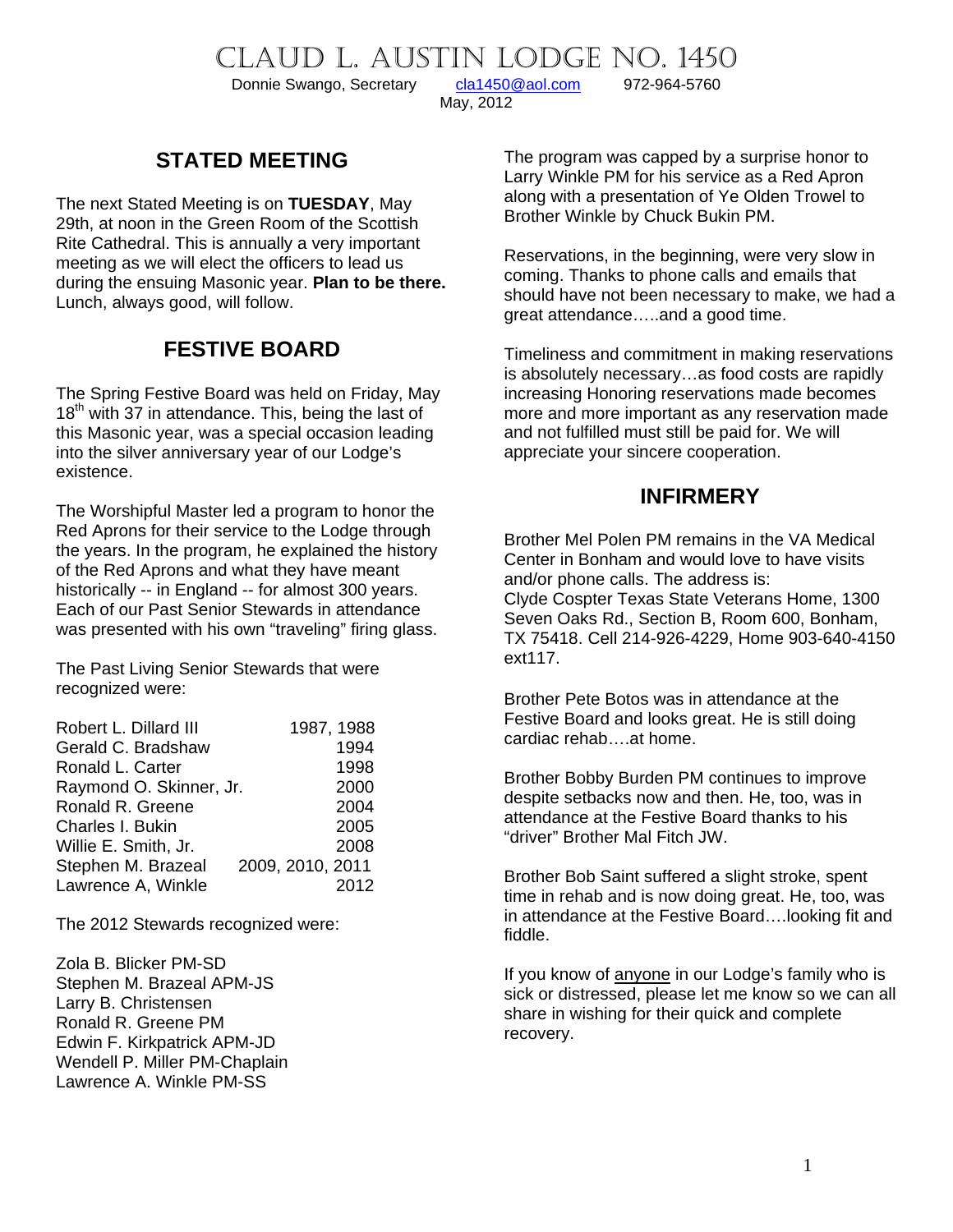# **PAST MASTERS' NIGHT**

On Friday the  $13<sup>th</sup>$  (of April), the Lodge honored its several Past Masters at a dinner held at Lakewood Country Club.

Despite the stories of that date, all went well for one of the largest gatherings….There were 82 in attendance which included three widows of deceased members – Joanne Wilson (Danny APM), Clara Hoffman (Leonard PM) and Sarah Coursey (Bob APM).

Brother Billy Ray Dickey APM-Tiler, in recognizing the many ladies present, offered a toast to them.

Brother Stephen Apple, Sr. SW, recognized the Affiliated Past Masters present, presented the Past Masters present and invited each to respond and reported on the web site.

As the event closed, each lady was presented with a beautiful long-stemmed rose.

#### **NOW THIS IS INTERESTING**

Albert Einstein was offered the presidency of Israel in 1952, but he declined.

To make half a kilo of honey, bees must collect nectar from over 2 million individual flowers.

Heroin is the brand name of morphine once marketed by 'Bayer'.

Astronauts can't belch - there is no gravity to separate liquid from gas in their stomachs.

It takes glass one million years to decompose, which means it never wears out and can be recycled an infinite amount of times!

Gold is the only metal that doesn't rust, even if it's buried in the ground for thousands of years.

Zero is the only number that cannot be represented by Roman numerals.

Kites were used in the American Civil War to deliver letters and newspapers.

The roar that we hear when we place a seashell next to our ear is not the ocean, but rather the sound of blood surging through the veins in the ear. If you get into the bottom of a well or a tall chimney and look up, you can see stars, even in the middle of the day.

When a person dies, hearing is the last sense to go. The first sense lost is sight.

Everything weighs one percent less at the equator.

#### **PUNS FOR THOSE WITH A 'SLIGHTLY HIGHER IQ'**

A man's home is his castle,

in a manor of speaking.

Dijon vu -

the same mustard as before.

Practice safe eating -

always use condiments.

Shotgun wedding -

a case of wife or death.

A man needs a mistress

just to break the monogamy.

A hangover is

the wrath of grapes.

Dancing cheek-to-cheek

is really a form of floor play.

Condoms should be used

on every conceivable occasion.

Reading while sunbathing

makes you well red.

When two egotists meet,

it's an I for an I.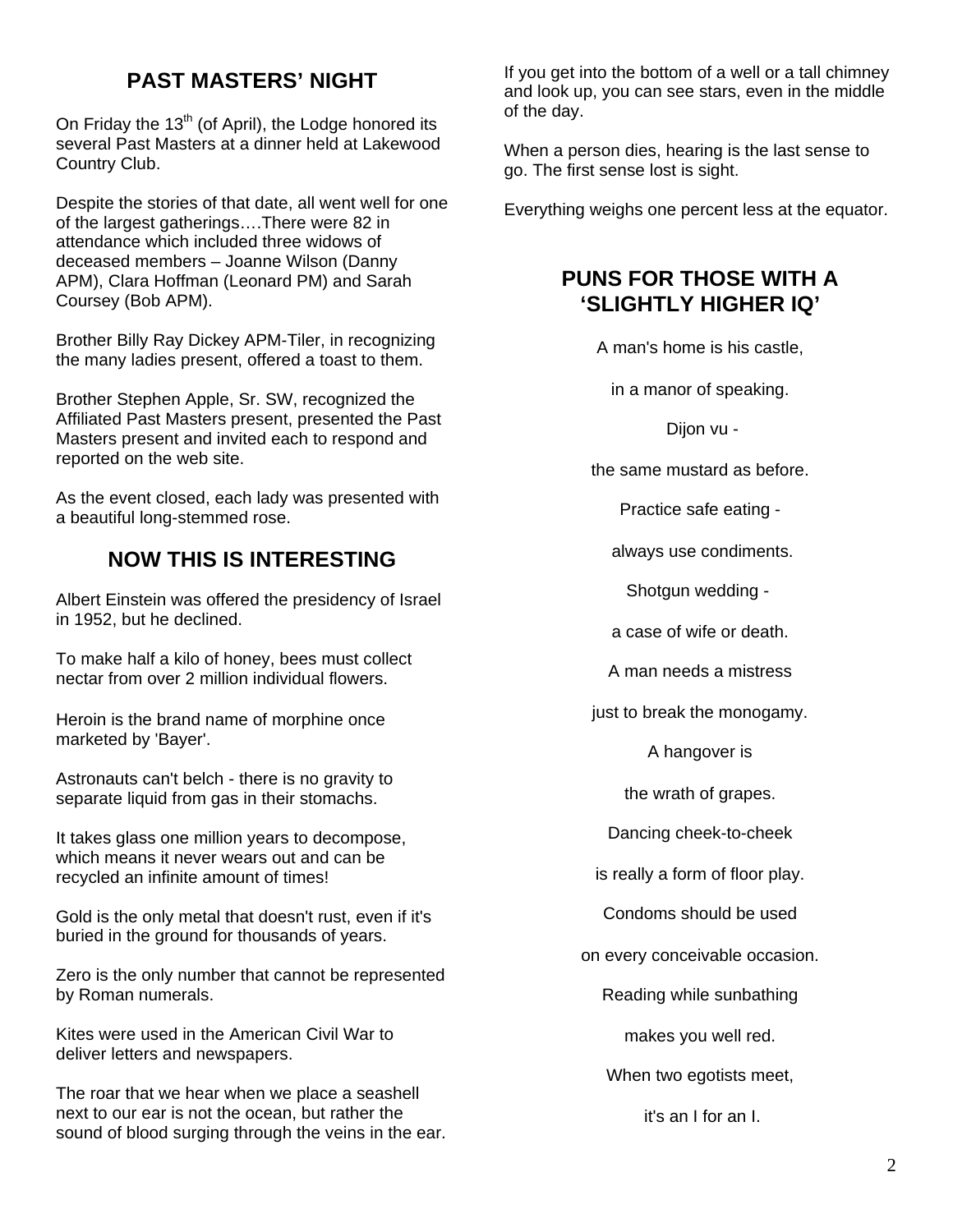# **THE SECRETARY'S TOAST**

This was found in a book entitled FREEMASONRY AND ITS ETIQUETTE, originally published in London by A. Lewis. The edition I have was published in the United States in 1978. Regardless of its age, this toast ought to be something performed by our Lodge considering the "importance" of the position.

It is an interesting toast of remote origin, rarely heard and is one occasionally proposed by the Secretary….can you imagine?

"To enable it to be proposed properly the Brethren must arrange themselves all seated, if not in a circle, in a conveniently continuous chain, which may for this purpose be an irregular circle, as it is requisite that each Brother should be in immediate whispering contact with a left-hand neighbour.

The Secretary commences by whispering to his left-handed neighbour the words, 'The Secretary's Toast': and each Brother in turn whispers the same words to his left-handed neighbour, until in due course the Secretary is reached. He then starts the whisper similarly, 'What is it?' and that question is passed round the table. In exactly the same whispered way the following phrases are circulated.

 'There's no harm in it!' 'The Mother of Masons.'

'Who is she?'

 'No….' (the No. of the Lodge). Then, in an audible voice, this message is sent around:

'Glass lip high.'

Then, the order is similarly circulated:

 'Drink.' [And as each Brother passes on the command, he drinks.]

Then, the Secretary in a loud tone says:

 'Drink all, and all drink.' [And simultaneously all the Brethren drink, and (theoretically) drink all -- i.e., to the last drop.]

The 'fire' is correspondingly unique. The Secretary commences with a single knock, and that single knock is passed around the table one after the other until it has made three complete circuits.

Then, led by the Secretary, all the Brethren 'fire' three times rapidly, and raising the firing glass high in the air, finish with one tremendous valley."

Perhaps a little complicated for our Lodge, but sounds like fun!

# **SIX TERRIFIC TRUTHS ABOUT TIME**

**First**: *Nobody can manage time*. But you can manage those things that take up your time.

**Second**: *Time is expensive*. As a matter of fact, 80 percent of our day is spent on those things or those people that only bring us two percent of our results.

**Third**: *Time is perishable*. It cannot be saved for later use.

**Fourth**: *Time is measurable*. Everybody has the same amount of time...pauper or king. It is not how much time you have; it is how much you use.

**Fifth**: *Time is irreplaceable*. We never make back time once it is gone.

**Sixth**: *Time is a priority*. You have enough time for anything in the world, so long as it ranks high enough among your priorities.

## **FAMOUS QUOTES**

"*If we are together nothing is impossible. If we are divided all will fail.*"

#### **Winston Churchill**

"*The difference between a successful person and others is not a lack of strength, not a lack of knowledge, but rather in a lack of will.*" **Vince Lombardi**

## **2012 CALENDAR**

| <b>TUESDAY, May 29</b>                        | <b>Stated Meeting</b> |  |
|-----------------------------------------------|-----------------------|--|
| Monday, June 25                               | Installation          |  |
| Friday, August 24                             | <b>Festive Board</b>  |  |
| Monday, August 27                             | <b>Stated Meeting</b> |  |
| Monday, November 26                           | <b>Stated Meeting</b> |  |
| Friday, November 30 Festive Board             |                       |  |
| Thursday-Saturday<br>December 6-8 Grand Lodge |                       |  |

Saturday, December 15 Holiday Brunch